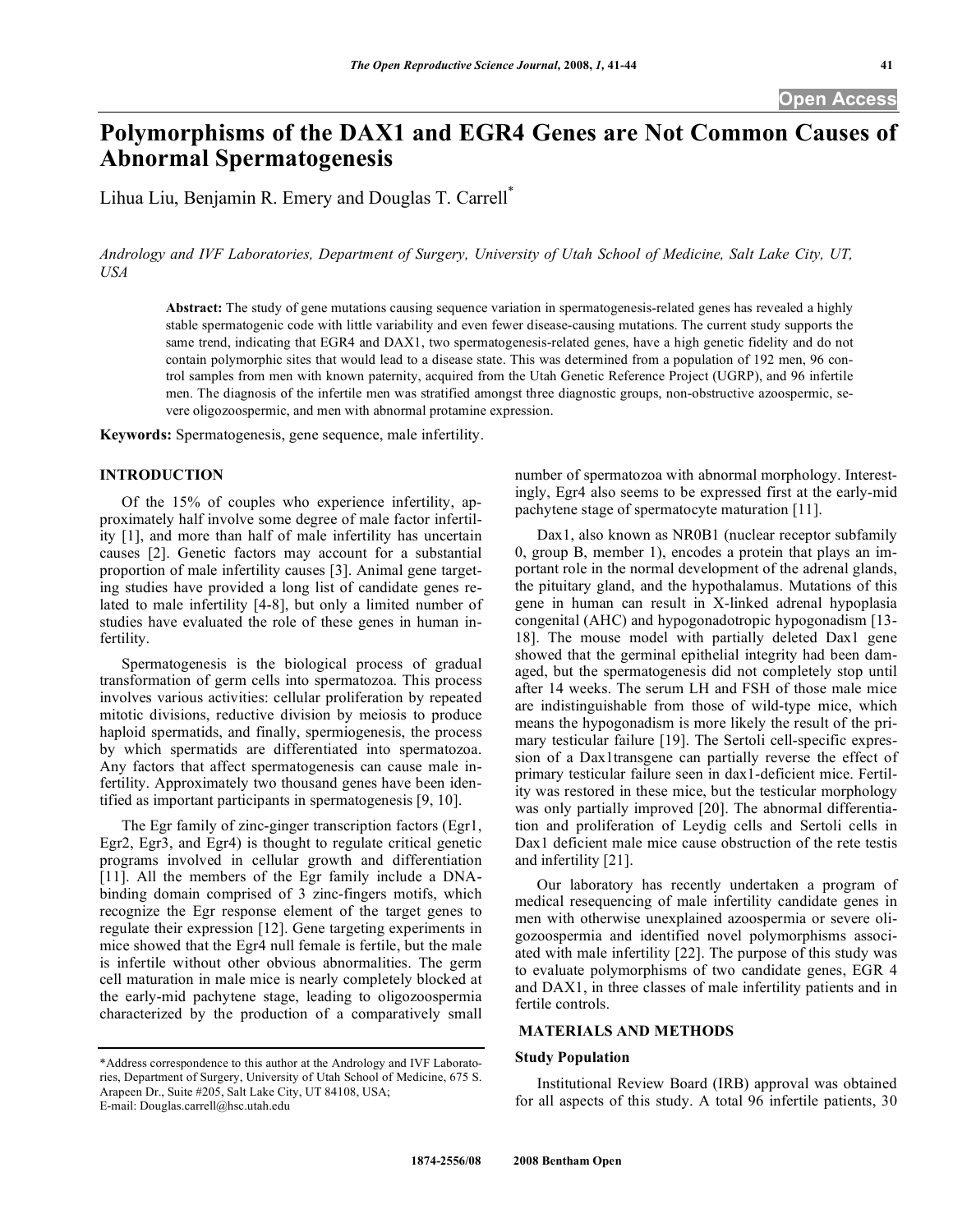azoospermic, 34 oligospermic ( $\leq 5 \times 10^{-6}$  sperm/mL) and 32 abnormal protamine profile patients, were included in this study. The cut-off values for abnormal protamine 1 to protamine 2 (P1/P2) ratio was determined in a previous study in our lab as less than 0.8 or greater than 1.2 [23]. Exclusion criteria included karyotype abnormalities, Y chromosome microdeletions, and CFTR mutations. DNA from 96 men with known paternity were obtained from the Utah Genetic Reference Project (UGRP) and included as fertile controls. Semen quality from these control subjects is unknown, and likely variable.

### **Egr4 and Dax1 Gene Screening**

 Venous blood was obtained using standard phlebotomy techniques and the genomic DNA extracted with the Puregene DNA extraction kit (Minneapolis, MN). Primer sets were designed and optimized to amplify Egr4 gene (Gene ID: 1961) (Table **1**) and Dax1 gene (Gene ID: 190) (Table **2**). The Egr4 gene sequencing included the 400 bp intron, but the Dax1 gene sequencing mainly focused on exons. Primary PCR products were cleaned using ExoSap-it (USB, Cleveland, Ohio), and sequenced in the forward and reverse directions. Samples were sequenced using ABI 3730XL sequencer (Applied Biosystems, Inc., Foster City, CA). Sequence traces were assembled and analyzed for significant changes using Phred/Phrap and Consed software (www.phrap.org).

#### **Statistical Analysis**

 The comparison of the frequency of SNPs between control and patient groups was analyzed by using Yates Chi Square analysis.

# **RESULTS**

 The gene sequencing started with 96 control and 96 infertile patients: 32 abnormal P1/P2 ratio patients and 64 azoospermic or oliogozoospermic patients. The results reported here are based on the number clean sequences obtained after optimization and data analysis using Pred/Phrap, Consed.

 Analysis of the Egr4 gene region revealed a total of 8 single nucleotide polymorphisms (SNPs) in this study (Table **3**). Five of them were within the 5'UTR or 3'UTR regulatory regions, 1 within the single gene intron and 2 within the gene coding region. The 2 SNPs within the coding region do not

alter the amino acid sequence. Two of the SNPs, which have been reported in National Center for Biotechnology Information (NCBI) database (rs7558708, rs2229294), were identified in both control and the patient population. Although the frequency of the SNP rs7558708 (0.367) and the SNP rs2229294 (0.333) in abnormal P1/ P2 ratio group were higher than those (0.185 and 0.200) in the control group, there are no statistical differences,  $P > 0.05$ . The frequencies of rs7558708 and rs2229294 in azoospermic / oligozoospermic patient group were similar to those in the control group. The other 6 SNPs were not reported in the database, but the frequencies were low  $(0.012 \sim 0.032)$ . None of the SNPs identified in this study causes an amino acid sequences alteration.

 There were only 2 SNPs in the Dax1 gene identified (Table **4**). Both of them have been reported in NCBI database (rs6150 and rs2269345) and were synonymous SNPs. There were no statistical differences between control samples and patient samples by using Yeats  $x^2$  analysis,  $P > 0.05$ .

## **DISCUSSION**

 Gene knock-out studies in mice have shown that Egr4 deficiency causes infertility associated with incomplete spermatogenetic arrest and oligozoospermia. Targeting of Dax1 caused progressive degeneration of the testicular germinal epithelium and resulted in male sterility. In this study, we have sequenced the Egr4 and Dax1 genes in ninety-six infertile patients with either oligozoospermia, or azoospermia (64 men), and men with abnormal protamine expression (32 men). While novel SNPs were identified, the frequencies were low and did not result in amino acid changes in the proteins. There were no statistical differences of the frequencies of all the SNPs between control group and the two different infertile patient groups.

 Since gene expression may be modulated during, transcription, translation, or post-translation modification, the lack of sequence variability does not necessarily rule out the possibility of abnormal protein expression. DNA sequence alterations in gene regulatory regions of DAX1 and Egr4 were not fully evaluated and cannot be ruled out as a possible cause of gene expression abnormalities [24-27].

 These data suggest that it is unlikely that genetic sequence aberrations in the exon region of these two genes are

| <b>Primers for Egr4 Gene PCR Amplification</b><br>Table 1. |  |
|------------------------------------------------------------|--|
|------------------------------------------------------------|--|

| Exon       | Forward $(5^2-3^2)$         | Reverse $(5^2-3^2)$  |                | <b>Product Size</b> |
|------------|-----------------------------|----------------------|----------------|---------------------|
| Exon $1-2$ | GAGCTTTCCTTTTCGGGAGT        | GCCTGGTAGTCTCCCTGTGA | $62^{\circ}$ C | 1477                |
| Exon 2     | <b>GACCTTTACTCCCCGGATCT</b> | GCTCAGAGAGAAGCGAAGGA | $62^{\circ}$ C | 1037                |
| Exon 2     | AGAGTTGTGTGCGGAGCTTT        | AGCCCTTAGGTGAGCTGTGA | $62^{\circ}$ C | 1058                |

### **Table 2. Primers for Dax1 Gene PCR Amplification**

| Exon   | Forward $(5^2-3^2)$         | Reverse $(5^{\circ}-3^{\circ})$ | <b>Annealing Temperature</b> | <b>Product Size</b> |
|--------|-----------------------------|---------------------------------|------------------------------|---------------------|
| Exon 1 | <b>ACGCTGCTGTTCTTCCATTT</b> | AACAACTCCCCTCCTCTTGG            | $62^{\circ}$ C               | 1620                |
| Exon 2 | TCTTGGACACGTTGCTTCTG        | <b>GCAGGTTCCATGAAATTGCT</b>     | $62^{\circ}$ C               | 717                 |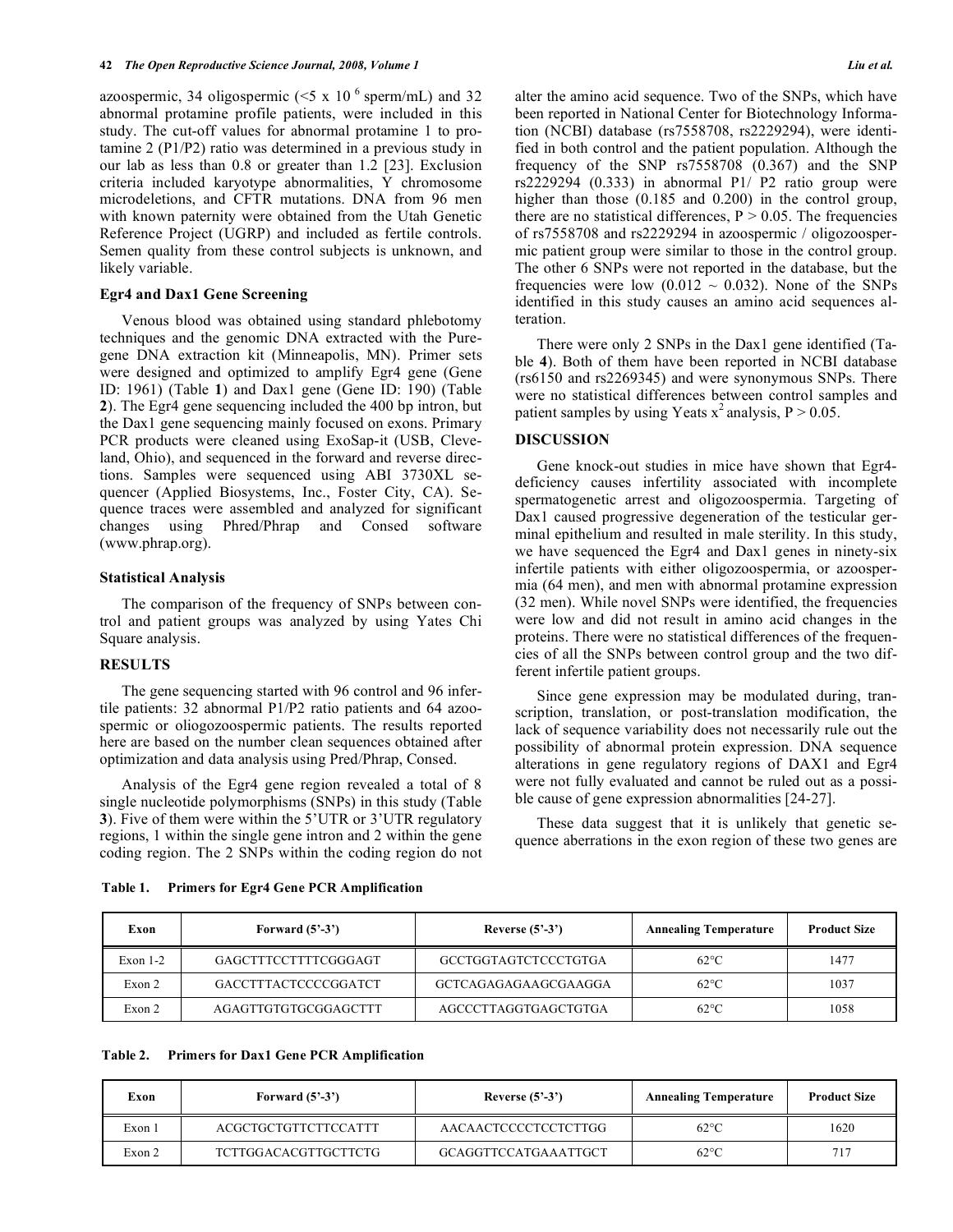| EGR4                          |               |                    | <b>Allelic Frequency</b>  |                                         |                                                |                   |  |
|-------------------------------|---------------|--------------------|---------------------------|-----------------------------------------|------------------------------------------------|-------------------|--|
| <b>Nucleotide</b><br>Location | Amino<br>Acid | dbSNP<br><b>ID</b> | <b>Controls</b><br>(UGRP) | Azoo/oligozoospermic<br><b>Patients</b> | <b>Abnormal P1/P2</b><br><b>Ratio Patients</b> | Hap-Map<br>Report |  |
| CCCA[G/A]AGGT                 | 5'UTR         | Novel              | 0.000                     |                                         | 0.032(1/31)                                    |                   |  |
| GGAG[G/A]GCGA                 | 5'UTR         | Novel              | 0.000                     |                                         | 0.032(1/30)                                    |                   |  |
| CGCC[G/C]CGGC                 | 5"UTR         | Novel              | 0.026(2/78)               | 0.000                                   |                                                |                   |  |
| CACC[C/T]GCAC                 | P95L          | rs35980039         | 0.000                     | 0.000                                   |                                                | 0.025             |  |
| AGCC[C/G]GGCC                 | P184P         | Novel              | 0.000                     | 0.016(1/63)                             |                                                |                   |  |
| ACCA[A/C]GGAG                 | Intronic      | Novel              | 0.012(1/81)               | 0.000                                   | Ē,                                             |                   |  |
| TGGC[C/G]TGGG                 | Q353H         | rs13394919         | 0.000                     | 0.000                                   |                                                |                   |  |
| GACG[A/C]AAGG                 | <b>R358R</b>  | rs533641           | 0.000                     | 0.000                                   |                                                |                   |  |
| CGGA[A/G]CGCG                 | <b>R393R</b>  | rs7558708          | 0.185(15/81)              | 0.161(9/56)                             | 0.367(11/30)                                   | 0.306             |  |
| AGCC[C/T]TTTG                 | P437P         | rs35362064         | 0.000                     | 0.000                                   |                                                | 0.030             |  |
| CTGG[A/G]AGCG                 | 3'UTR         | rs7584540          | 0.000                     | 0.000                                   |                                                | ٠                 |  |
| AGTT[C/T]CGGG                 | 3'UTR         | rs2229294          | 0.200(5/25)               | 0.200(12/60)                            | 0.333(10/30)                                   | 0.154             |  |
| CGCG[C/A]TCCG                 | 3'UTR         | Novel              | 0.000                     |                                         | 0.032(1/30)                                    |                   |  |

| Table 3. SNP in Patients, Control, and in Database (Egr4) |
|-----------------------------------------------------------|
|-----------------------------------------------------------|

For all comparisons of patients to controls,  $P > 0.05$ 

#### **Table 4. SNP in Patients, Control, and in Database (DAX1)**

| NR0B1(DAX1)                   |                    |                    | <b>Allelic Frequency</b>  |                             |                   |                   |
|-------------------------------|--------------------|--------------------|---------------------------|-----------------------------|-------------------|-------------------|
| <b>Nucleotide</b><br>Location | Amino<br>Acid      | dbSNP<br><b>ID</b> | <b>Controls</b><br>(UGRP) | Azoo/oligozoospermic<br>Men | Abnormal<br>P1/P2 | Hap-Map<br>Report |
| AGTG[C/T]TGGG                 | C38C               | rs6150             | 0.210(17/81)              | 0.145(9/62)                 | 0.125(4/32)       | 0.280             |
| CACG[A/G]CCAG                 | R <sub>166</sub> R | rs2269345          | 0.220(15/68)              | 0.349(22/63)                | 0.188(6/32)       |                   |
| GCTG[C/G]GCGT                 | W291C              | rs28935482         | 0.000                     | 0.000                       |                   |                   |
| TCAA[G/T]GGGA                 | K382K              | rs28935180         | 0.000                     | 0.000                       |                   |                   |
| ATTC[A/T]GGGA                 | L410O              | rs11550590         | 0.000                     | 0.000                       |                   | 0.188             |
| ATCA[A/T]TGCC                 | N440I              | rs28935481         | 0.000                     | 0.000                       |                   |                   |

For all comparisons of patients to controls,  $P > 0.05$ 

common causes of protamine deficiency, azoospermia, or oligozoospermia in men. Although, normal gene sequence of Egr4 and Dax1 in infertile patients does not necessarily rule out the possibility that these gene products are involved in male infertility. Direct protein level comparison between infertile and fertile men should be done in order to identify the relationship between these two genes and male fertility status.

## **REFERENCE**

- [1] Carrell DT, De Jonge C, Lamb DJ. The genetics of male infertility: a field of study whose time is now. Arch Androl 2006; 52: 269-74.
- [2] Nishimune Y, Tanaka H. Infertility caused by polymorphisms or mutations in spermatogenesis-specific genes. J Androl 2006; 27: 326-34.
- [3] Lilford R, Jones AM, Bishop DT, Thornton J, Mueller R. Casecontrol study of whether subfertility in men is familial. BMJ 1994; 309: 570-3.
- [4] Yang J, Morales CR, Medvedev S, Schultz RM, Hecht NB. In the absence of the mouse DNA/RNA-binding protein MSY2, messen-

ger RNA instability leads to spermatogenic arrest. Biol Reprod 2007; 76: 48-54.

- [5] Kuznetsov S, Pellegrini M, Shuda K, *et al.* RAD51C deficiency in mice results in early prophase I arrest in males and sister chromatid separation at metaphase II in females. J Cell Biol 2007; 176: 581- 92.
- [6] Hrabchak C, Henderson H, Varmuza S. A testis specific isoform of endophilin B1, endophilin B1t, interacts specifically with protein phosphatase-1c gamma2 in mouse testis and is abnormally expressed in PP1c gamma null mice. Biochemistry 2007; 46: 4635- 44.
- [7] Christensen GL, Carrell DT. Animal models of genetic causes of male infertility. Asian J Androl 2002; 4: 213-9.
- [8] Yang J, Medvedev S, Yu J, Schultz RM, Hecht NB. Deletion of the DNA/RNA-binding protein MSY2 leads to post-meiotic arrest. Mol Cell Endocrinol 2006; 250: 20-4.
- [9] Cooke HJ, Hargreave T, Elliott DJ. Understanding the genes involved in spermatogenesis: a progress report. Fertil Steril 1998; 69: 989-95.
- [10] Sassone-Corsi P. Transcriptional checkpoints determining the fate of male germ cells. Cell 1997; 88: 163-6.
- [11] Tourtellotte WG, Nagarajan R, Auyeung A, Mueller C, Milbrandt J. Infertility associated with incomplete spermatogenic arrest and